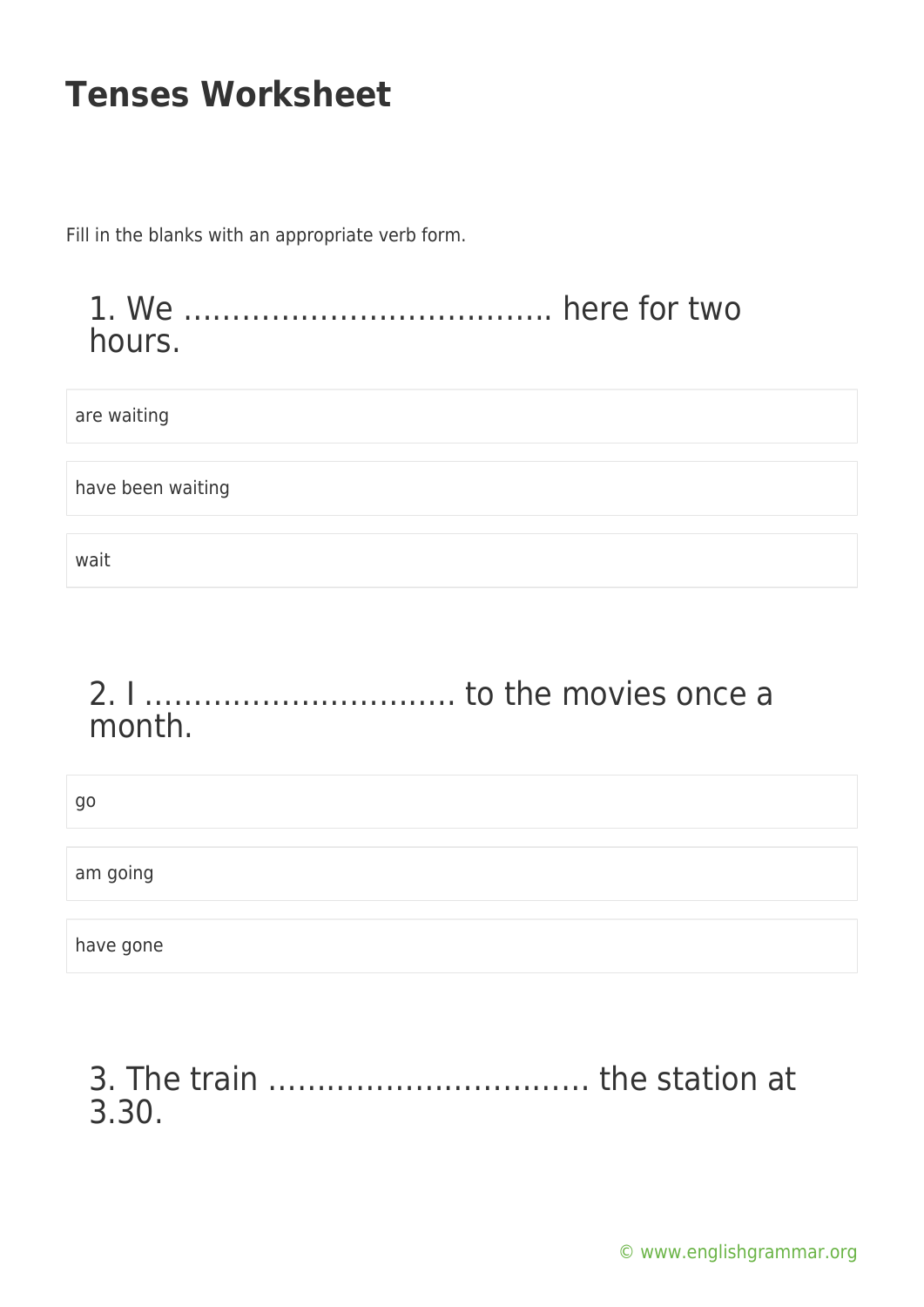| left       |  |  |
|------------|--|--|
|            |  |  |
| leaved     |  |  |
|            |  |  |
| has leaved |  |  |

#### 4. He ……………………………….. a few miles away from the railway station.

| is living |  |
|-----------|--|
|           |  |
| has lived |  |
|           |  |
| lives     |  |

### 5. The road to the left ……………………………… to his house.

leads

is leading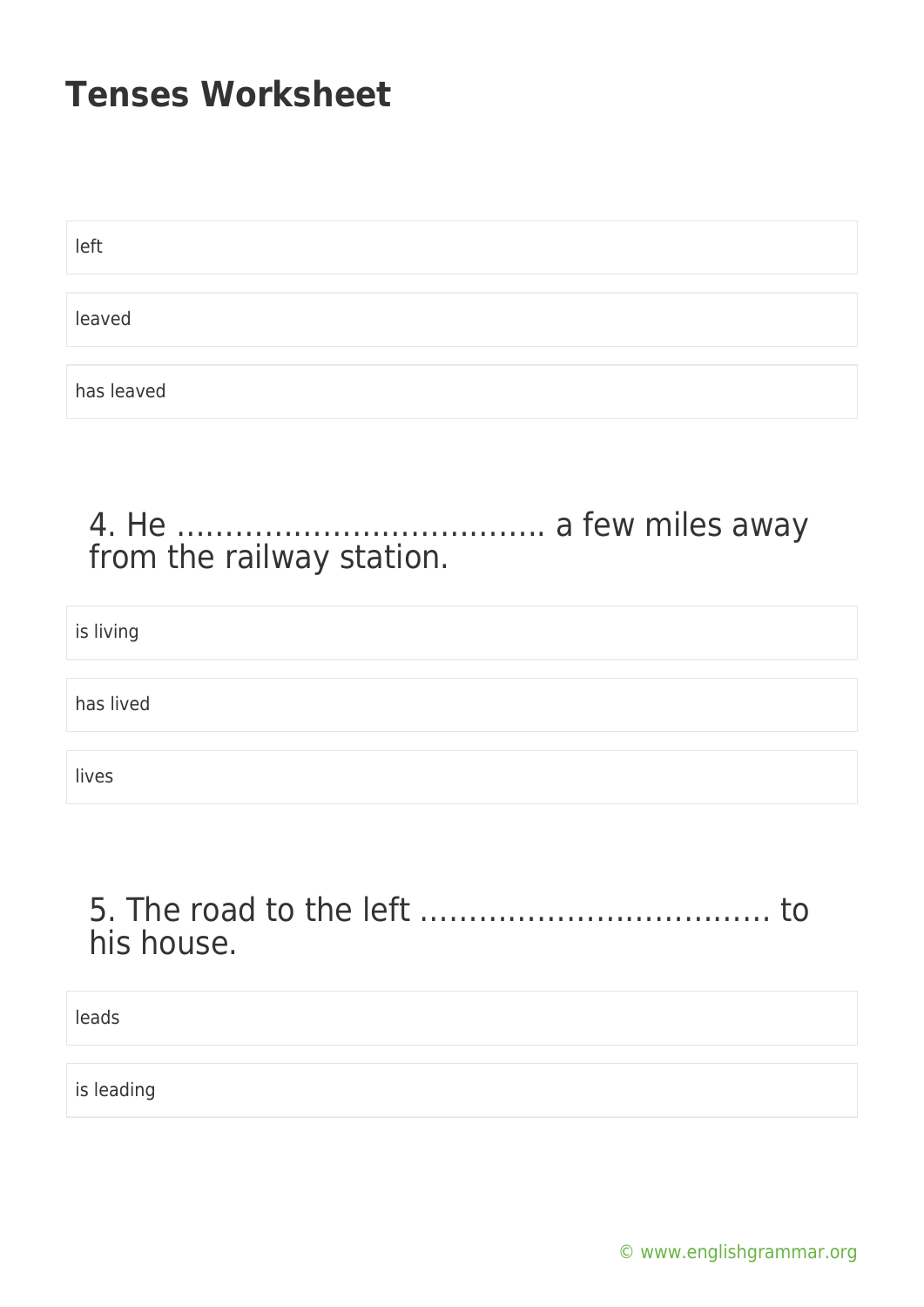| leds                      |
|---------------------------|
|                           |
|                           |
| will be                   |
| am                        |
| Either could be used here |
|                           |

# 7. He …………………………….. in Mexico.

| was born |  |
|----------|--|
|          |  |
| is born  |  |
|          |  |
| born     |  |

#### 8. The train …………………………. early in the morning.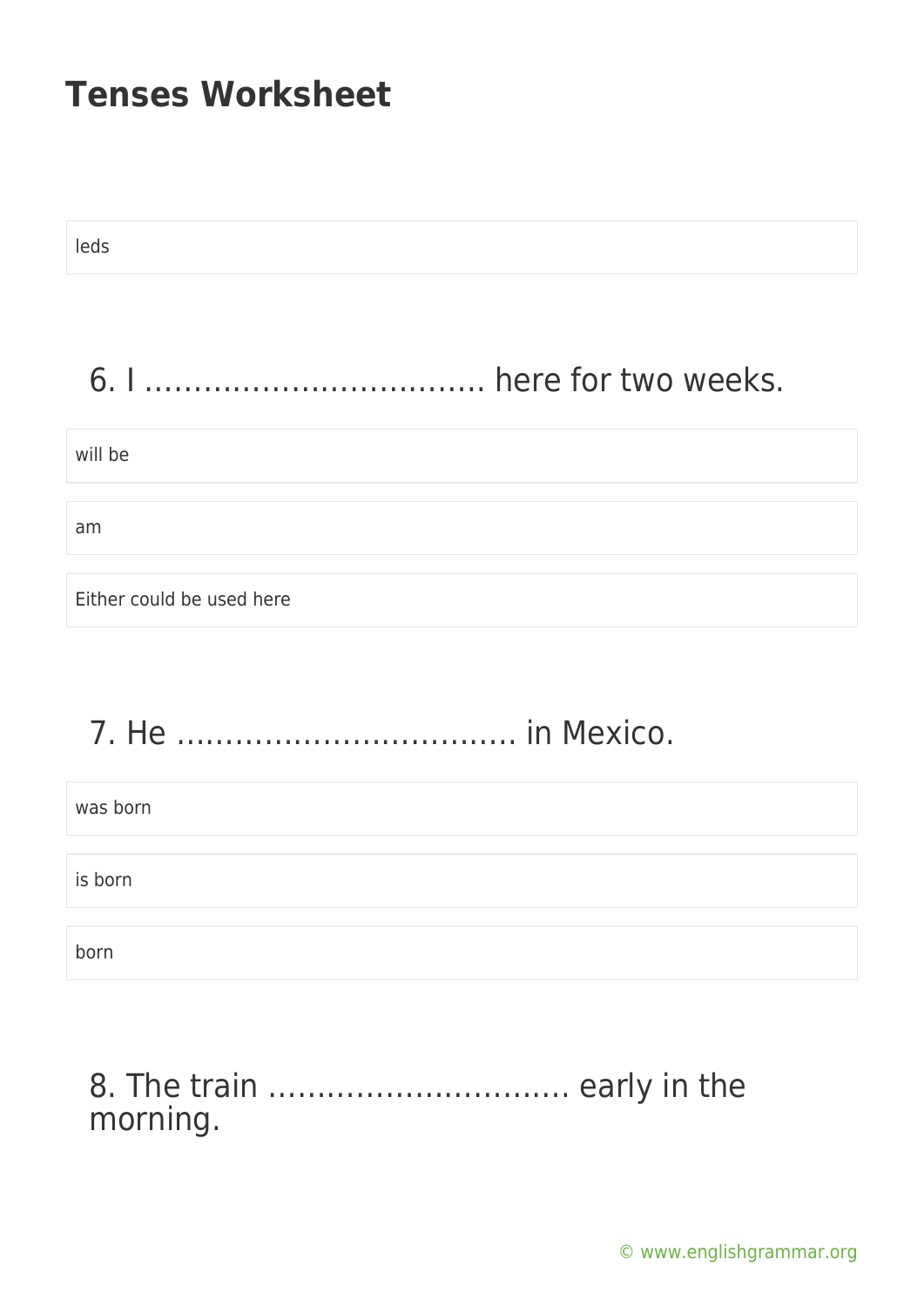| arrives     |  |
|-------------|--|
|             |  |
| is arriving |  |
|             |  |
| arrive      |  |

# 9. The weather …………………………… good today.

| İS       |  |
|----------|--|
|          |  |
| has      |  |
|          |  |
| is being |  |

#### 10. The students …………………………….. on a picnic yesterday.

went

has been

has gone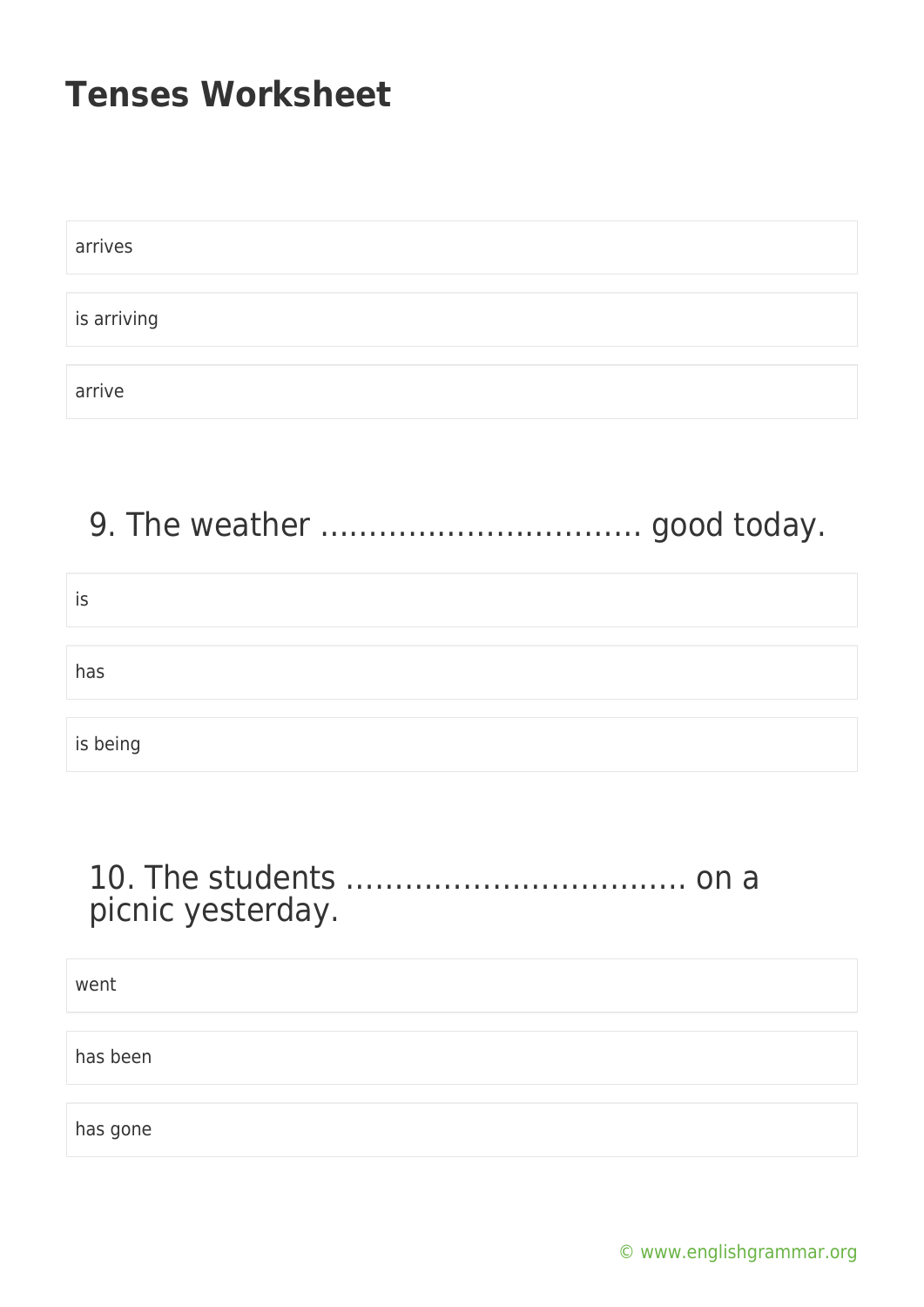# 11. I first ……………………………… her in a park.

met meet have met

# 12. She ………………………… English really well.

| speak       |  |
|-------------|--|
|             |  |
|             |  |
|             |  |
| speaks      |  |
|             |  |
|             |  |
|             |  |
|             |  |
|             |  |
| is speaking |  |
|             |  |
|             |  |

#### Answers

We have been waiting here for two hours. I go to the movies once a month. The train left the station at 3.30. He lives a few miles away from the railway station. The road to the left leads to his house.